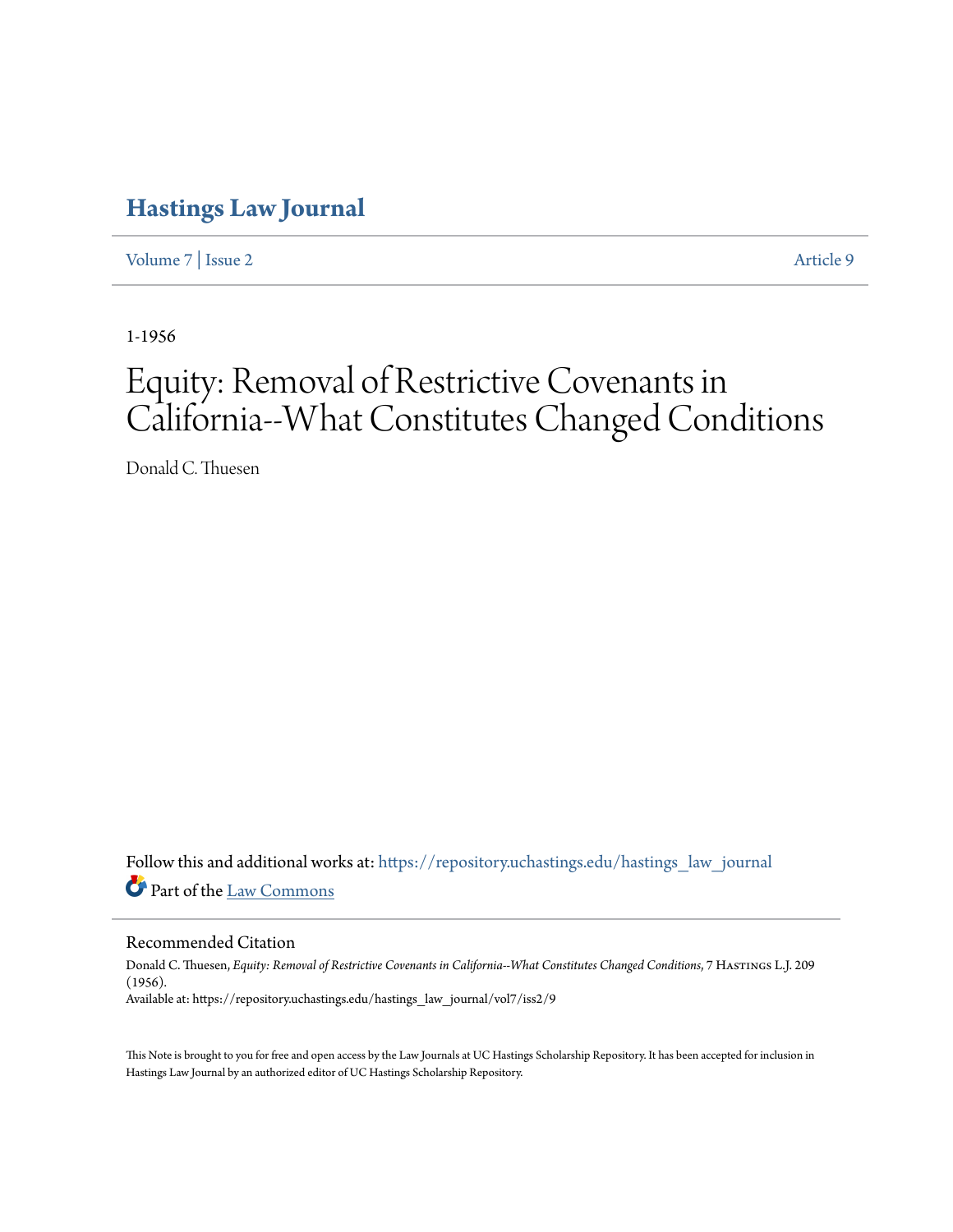disagreed, pointing out that in the gambling ship situation, the Legislature was dealing with only one immediate problem. Said the court:

"It is not uncommon for the Legislature to use more explicit language in statutes dealing with limited specific problems than it does in statutes of more general application."<sup>21</sup>

The gamblers' statute showed that the Legislature had the power to make such a law, i.e., to make the mere asking a punishable act despite the fact that the ultimate harm was to occur elsewhere.

And thus ended the case of *People v. Burt,* establishing the law that while one may with impunity *conspire* in California to commit a crime outside of that state, he may not *solicit* in California the doing of an act which, if done within the state, would constitute one of the twelve major crimes enumerated in the Penal Code.

"C'est la générale loi des loix, que chacun observe celle du liew où il est." (It is the general law of laws that everyone should observe that of the place where he **is.)22**

*Albert Bianchi.*

EQUITY: REMOVAL OF **RESTmICTIVE COVENANTS IN** CALIFORNIA-WHIAT CONSTI-**TUTES** CHANGED CONDITIONS.-The removal of restrictive covenants because of changed conditions is a question which looms large on the horizon for California courts. The growing population is a call to business to relocate in areas heretofore exclusively residential. Therefore the answer to the question "What constitutes changed conditions in California?" is of prime importance.

The attitude of the Supreme Court of California upon this subject has been indicated in the recent case of *Wolff v. Fallon.'* The plaintiff had purchased his lot in 1938 knowing of the restrictions. The restrictions were of a type common to tract subdivisions, specifying the type of building, the minimum cost, the location of the building in regard to the property lines, and restricting the lot to use as a private dwelling. In subdividing this tract in 1913, the' original grantor had imposed these restrictions upon 740 lots. Two separate areas within the tract were set aside for commercial development and left unrestricted. The plaintiff's lot bordered on one of these unrestricted zones. To show the changes which had occurred, affecting his property, the plaintiff introduced the following evidence:

**1.** The lots along the street, including the plaintiff's, were zoned as a "Commercial District" by a city ordinance in 1921.

2. Four minor violations of the restrictions had occurred within the tract.

3. The boulevard adjoining the plaintiff's lot carried a greatly increased traffic in commercial vehicles, streetcars and buses.

4. Testimony by real estate brokers that the lot in question was now unsuitable for residential purposes and an "intelligent development" for commercial use would not be detrimental to the adjacent residents.

Upon this evidence the trial court granted the declaratory relief the plaintiff sought-removal of the restrictions. The decision was affirmed by the Supreme Court of California on appeal.

Assuming that restrictions are valid when imposed, the removal of these restrictions involves two conflicting interests. The purchaser of a lot has a right to rely

<sup>22</sup> 1 MONTAIGNE, ESSAYS (1580).

<sup>&</sup>lt;sup>21</sup> People v. Burt, 45 Cal.2d -, 288 P.2d 503, 506 (1955).

**<sup>144</sup>** Cal.2d **695, 284 P.2d 802 (1955).**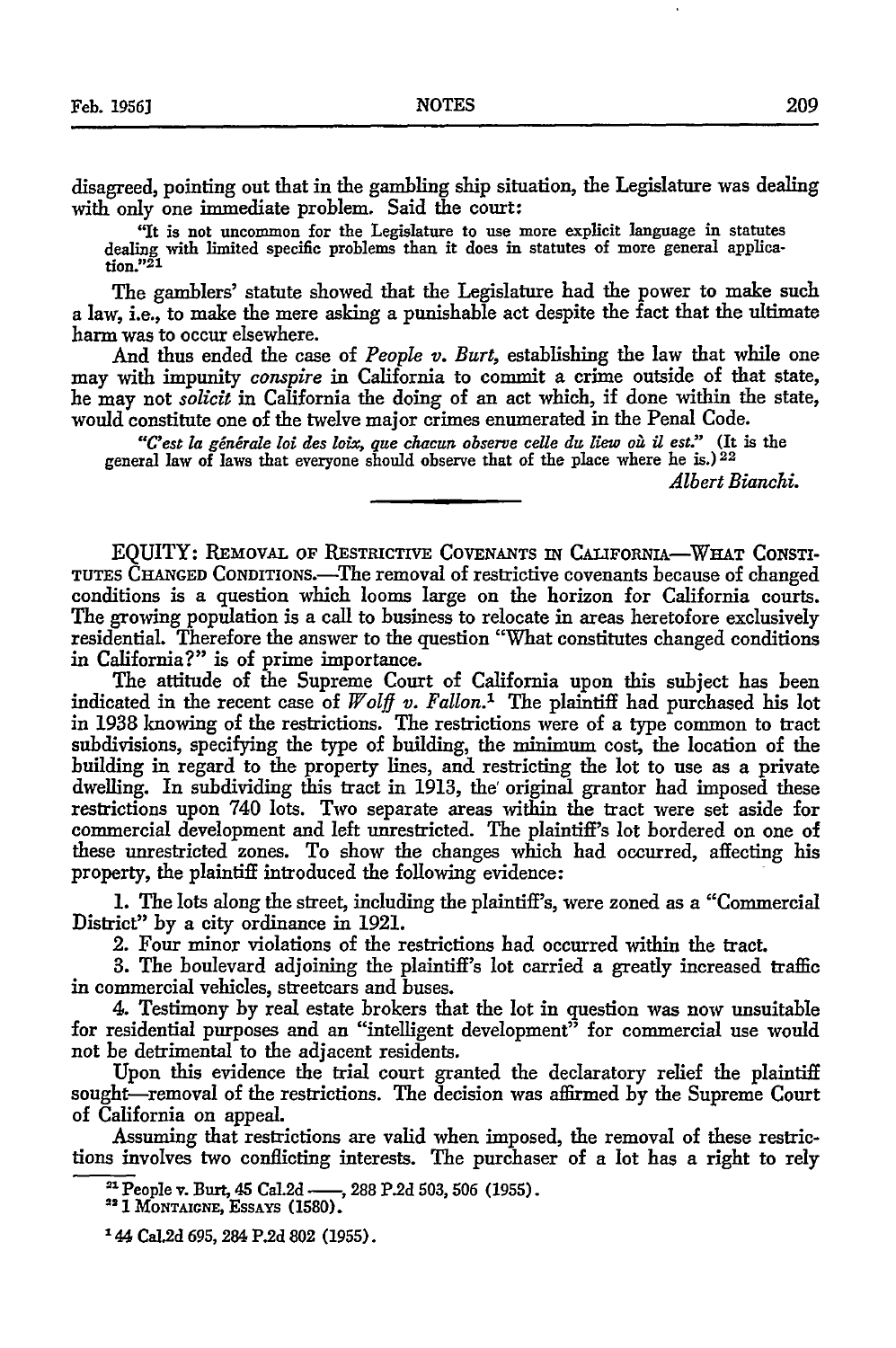upon the restrictions to preserve the residential character of his neighborhood.<sup>2</sup> Conflicting with this interest is the fact that changes in the general area may cause the restriction to be harsh and inequitable upon a lot owner, without securing any benefits to the other lot owners. <sup>3</sup>

The problem is presented to the courts in two situations.

**1.** Where an injunction against violating a restriction is sought and the changed conditions are raised as a defense.

2. Where the plaintiff seeks the removal of the restrictions under a declaratory judgment statute,<sup>4</sup> on the basis of changed conditions.

Regardless of whether the question is raised by way of defense against an injunction or in seeking affirmative relief the courts have come to regard certain factors as providing the key to what will amount to changed conditions. In enumerating these factors, cases illustrating the views taken of them will be reviewed.

#### *1. The size of the restricted area.*

In *Robertson v. Nichols*<sup>5</sup> the restricted tract consisted of 117 lots and the change of conditions occurred along the border of the tract. The court, in holding the restrictions were enforceable, based its decision upon the fact that the changes on the fringe of the restricted area did not destroy the residential value of the interior lots. In another California case<sup>6</sup> the plaintiff, owner of one of two restricted lots, sought relief from the restriction because of the changed conditions. Relief was granted, partially because such a small area cannot retain its a larger area. It is obvious that a small restricted area will be affected by changing conditions in and about the area much more readily than a large restricted tract. One aspect of the size factor is whether the whole area must be affected by the changed conditions or whether affecting a substantial part of the tract will justify the removal of the restrictions. In *Wolff v. Fallon,* in a dissenting opinion, 7 Justice Spence cited *Marra v. Aetna Construction Company*<sup>8</sup> as authority for the view that changed con-<br>ditions must have "rendered the purpose of the restrictions obsolete." The use of the word *obsolete* would seem to indicate that only when the whole area was affected by the changed conditions can the restriction be removed. It is suggested that "obsolete" was not used in an imperative sense in the cited case as the court stated later in the opinion that "the property in question is no longer sufficiently desirable for residential use to warrant enforcement of the restrictions."<sup>9</sup> The unqualified use of the word "obsolete" to describe the status of the restriction carries with it the implication that courts will enforce restrictions so long as a spark of life remains in them. The opinion does qualify the word and in essence says, if *substantial* benefits may still be derived from the restriction it will be enforced. California<sup>10</sup> and other states<sup>11</sup> have taken

- \* CALIF. CODE CIV. PROC. § 1060; Hess v. Country Club Park, 213 Cal. 613, 2 P.2d 782 (1931).<br><sup>5</sup> 92 Cal.App.2d 201, 206 P.2d 898 (1949).<br><sup>6</sup> Marra v. Aetna Const. Co., 15 Cal.2d 375, 101 P.2d 490 (1940).
	-
	- $^7$  See note 1 *supra* at 698, 284 P.2d at 805.<br>  $^8$  See note 6 *supra*.
	-
	- <sup>8</sup> *Id.* at 379-80, 101 P.2d at 493.
	-

<sup>10</sup> Miles v. Clarke, 44 Cal.App. 539, 187 Pac. 167 (1919).<br><sup>11</sup> Neilson v. Hiral Realty Co., 172 Misc. 408, 16 N.Y.S.2d 462 (1939); Wineman Realty Co. v.<br><sup>11</sup> Neilson v. Hiral Realty Co., 172 Misc. 408, 16 N.Y.S.2d 462 (1 PROPERTY, § 564, Com. C. (1944).

*<sup>&#</sup>x27;Id.* at 698, 284 P.2d at 805.

<sup>&#</sup>x27;Jackson v. Stevenson, 156 Mass. 496, 31 N.E. 691 (1831).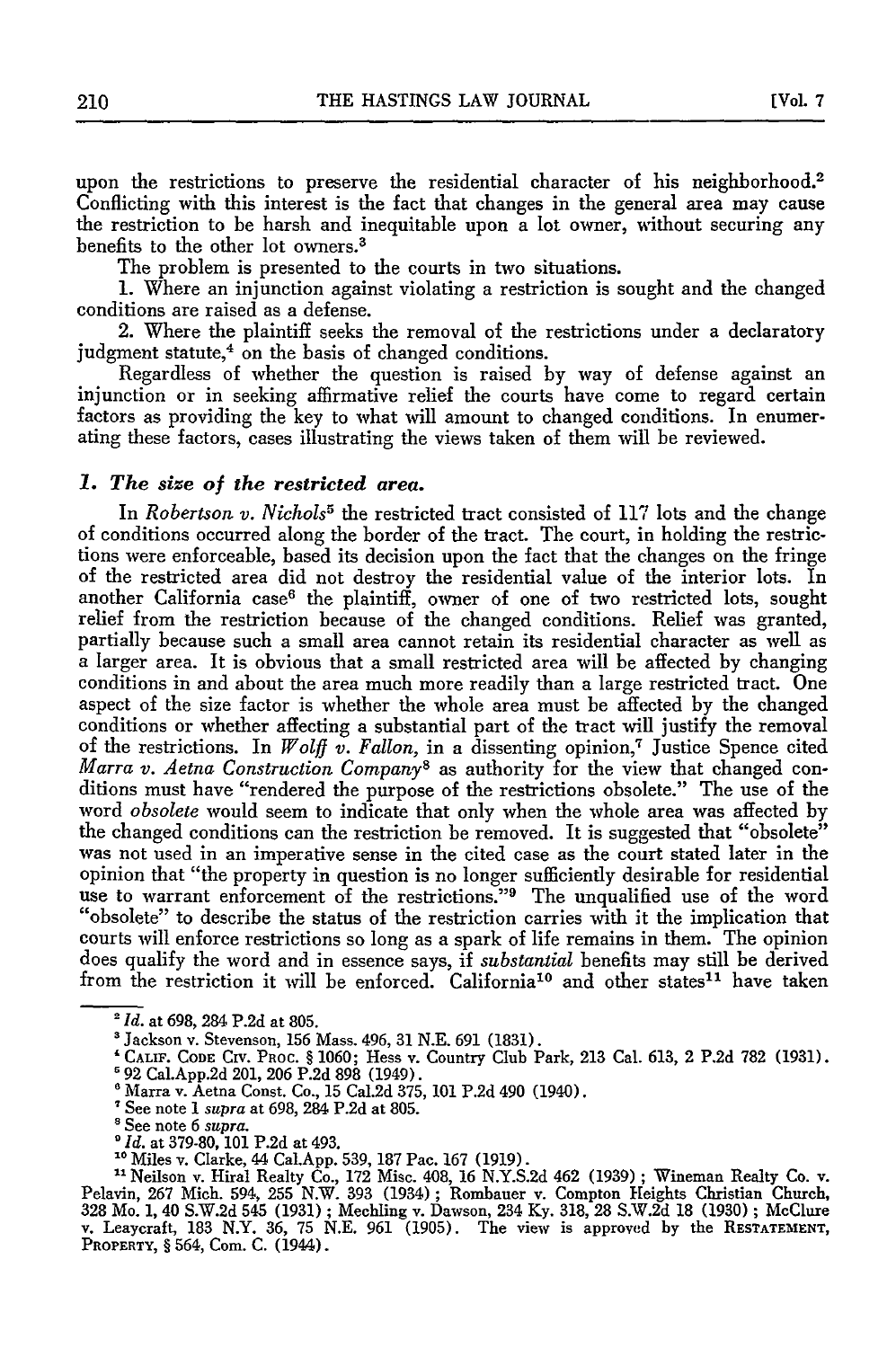the view that restrictive covenants will be enforced if they are of "substantial value" to remaining lot owners and if no "radical" changes have occurred.

#### *2. The location of the changed condition in relation to the restricted area.*

In viewing this factor it is easy to see that the greater the distance the commercial activity is from the residential area the less injurious will it be to the home owner. Conversely, business activity carried on next door will be felt immediately. In between the extremes lies the bone of contention. It is largely a matter of discretion for the courts to decide upon the particular facts. The greatest controversy concerning the location of the change has arisen as to whether the change must have occurred within the restricted area or merely in the surrounding area. California has granted aflfrmative relief where the change in conditions has been entirely outside the restricted area. In *Downs v. Kroeger12* the court expressed this view, saying "it would be unjust, oppressive, and inequitable to give effect to the restrictions, if such change has resulted from causes *other than* their breach."<sup>13</sup> (Emphasis added.) The result of such a view is obvious. The only place where change from a residential to a business area can occur *without violating residential restrictions* is outside the restricted tract. A more strict view was taken in *Grady v. Garland,14* where the court refused to remove racial restrictions on the basis of changed conditions outside the restricted tract. *As* pointed out by the dissenting opinion,<sup>15</sup> this holding denies effect to the rule that restrictive covenants will not be enforced when they serve only to burden those seeking their removal without securing any substantial benefits to those seeking to enforce them. The result of a view such as the majority proposed is to create a situation where one lot owner within a restricted tract, by enjoining any attempted violation of the restriction, can maintain the covenants contrary to the wishes of every other lot owner. The view is contrary to the underlying public policy favoring the free and unrestricted use of property. The courts appear to grant relief more freely when the changes have occurred within the tract but they have also removed restrictions when changed conditions wholly outside the area have caused the restrictions to lose their vitality.

#### *3. The type of change that has occurred.*

While this factor does not appear to have the weight accorded the two factors previously mentioned, the courts will consider the type of change in balancing the conflicting interests. **A** business that is compatible with a residential zone may locate within or very near the restricted area without upsetting the general residential character. 16 Some types of business may be of a nature that would clash violently with the residential atmosphere although further removed from the area than those which did not affect the tract. The courts in handling problems concerned with this type of change have made wide use of their discretionary powers in granting or withholding relief.

### *4. The conduct of the parties or their predecessors in title.*

When the grantor or his grantees, after acquiring actual knowledge of a violation of the restriction, fail to enforce the restriction by an injunction they waive the

"89 **F.2d** 817 (Wash. D.C. 1937).

**<sup>&</sup>quot; 200** Cal. 743, 254 Pac. 1101 (1927). **<sup>23</sup>***Id.* 200 Cal. at 747, 254 Pac. at 1102.

*<sup>&</sup>quot;Id.* at 820; see MCCLmTOCK, EQurr, § **128 (2d Ed.** 1948).

<sup>&</sup>lt;sup>16</sup> Jackson v. Lane, 142 N.J. Eq. 193, 59 A.2d 662 (1948); Braswell v. Woods, Tex. Civ. App.<br>199 S.W.2d 253 (1947); McLaughin v. Eldredge, 266 Mass. 387, 165 N.E. 419 (1929).